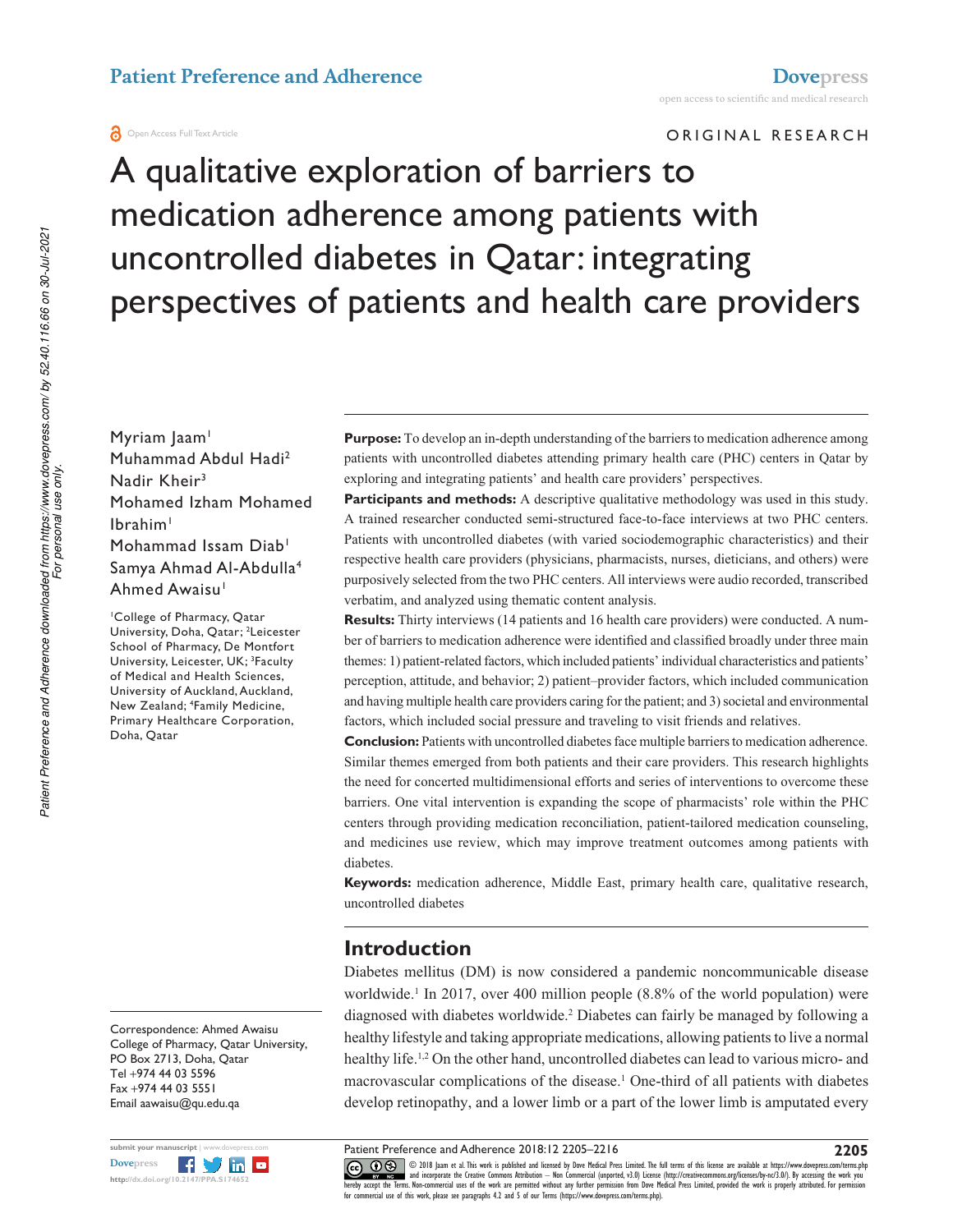30 seconds due to uncontrolled diabetes.<sup>2</sup> Medication nonadherence is globally recognized as a major contributor to treatment failure.<sup>3–6</sup> Nonadherence to antidiabetic medications is not only of health concern, but also contributes to increased health care resource utilization and increased health care costs.7–10 The Middle East and North African region spends about 17% of its health care budget on managing diabetes and its complications, which is the highest among all other regions of the world.<sup>2</sup>

Medication nonadherence rate in diabetes ranges between 38% and 41% within the Gulf region (Saudi Arabia, Oman, United Arab Emirates, Kuwait, and Qatar).<sup>11</sup> In Qatar, a recent study has reported a very high medication nonadherence rate (73%) among patients with uncontrolled diabetes within primary health care (PHC) setting.<sup>12</sup> This alarming high rate of nonadherence reaffirms the need for further investigations to determine the barriers to medication adherence in patients with diabetes.

A number of studies and reviews conducted internationally have identified numerous barriers to medication adherence in patients with diabetes.<sup>13-21</sup> However, most of these studies reported reasons for medication nonadherence from the patients' perspective and only a few studies explored health care providers' perspective.<sup>5,15,22,23</sup> Furthermore, previous studies focused on patients with diabetes in general, and little or no attention was devoted to patients with uncontrolled diabetes, a group that is highly vulnerable to the complications of the disease and increased health care costs.13–21,24 Understanding the perspectives of both health care providers and patients is crucial in designing viable effective interventions and for the delivery of high-quality health care. Therefore, the primary objective of the present study was to explore the barriers to medication adherence among patients with uncontrolled diabetes within primary care by integrating the perspectives of the patients and their health care providers.

# Overview of management of diabetes in Qatar

In Qatar, once a patient is diagnosed with diabetes, they are initiated on medications by their health care provider and are generally followed up by the PHC center nearest to their home. Within the PHC center, during a routine follow-up visit, a nurse would take the patient's vital signs and blood glucose levels, which are then recorded on the patient's electronic medical file. The patient is then seen by a specialist nurse who tries to identify and resolve issues the patient is facing in relation to their diet and medications, if any. The patient also spends about 15–20 minutes with the health educator, who sends the patient to the physician, along with notes taken during their interaction with the patient. The physician would assess the patient and the health educator's notes, and would provide a new prescription or a refill for their current medications. The patient would then go to the pharmacy to receive their medication, or to the phlebotomy laboratory if the physician requested a blood test, or to a dietician or other health care providers, if needed. Once stable, the patient can be prescribed medications with three refills, each with 2 months' supply. Within the clinic, the pharmacist performs detailed patient counseling only upon the physician's request or if the patient appears to be confused about their medications. However, this is minimally done due to the large number of patients received by the PHC centers.

# **Participants and methods**

A descriptive qualitative methodology using semistructured, face-to-face interviews was used in this study. Frequently used in health services research, qualitative description is considered the method of choice when description of patients' or health care professionals' experiences with a specific phenomenon is required.<sup>25</sup> The study received ethics approval from the Primary Health Care Corporation Clinical Affairs Department in Qatar (PHCC/ IEC/16/04/013).

Both patients and health care providers were recruited from two PHC centers (Airport Health Center and West Bay Health Center). There are 17 PHC centers in the country and these two centers were purposively selected as they include a noncommunicable diseases clinic and represent the central region of the country covering majority of patients with diabetes. None of the authors had any professional or personal relationship with the study participants (patients or health care providers).

# Patients' selection

A purposive sample of adult patients (aged  $\geq$ 18 years) attending one of the two PHC centers for at least 1 year with a confirmed diagnosis of diabetes (for at least 1 year) that was uncontrolled (HbA1c value above 7% or a fasting blood glucose above 7.2 mmol/L)<sup>26</sup> was included. Patients' medical records were reviewed by a researcher (MJ) to identify patients meeting the inclusion criteria. Patients who were not able to speak Arabic and/or English were excluded from the study. Patients were selected from diverse ethnic and cultural backgrounds and from both genders to broaden the perspectives on the topic.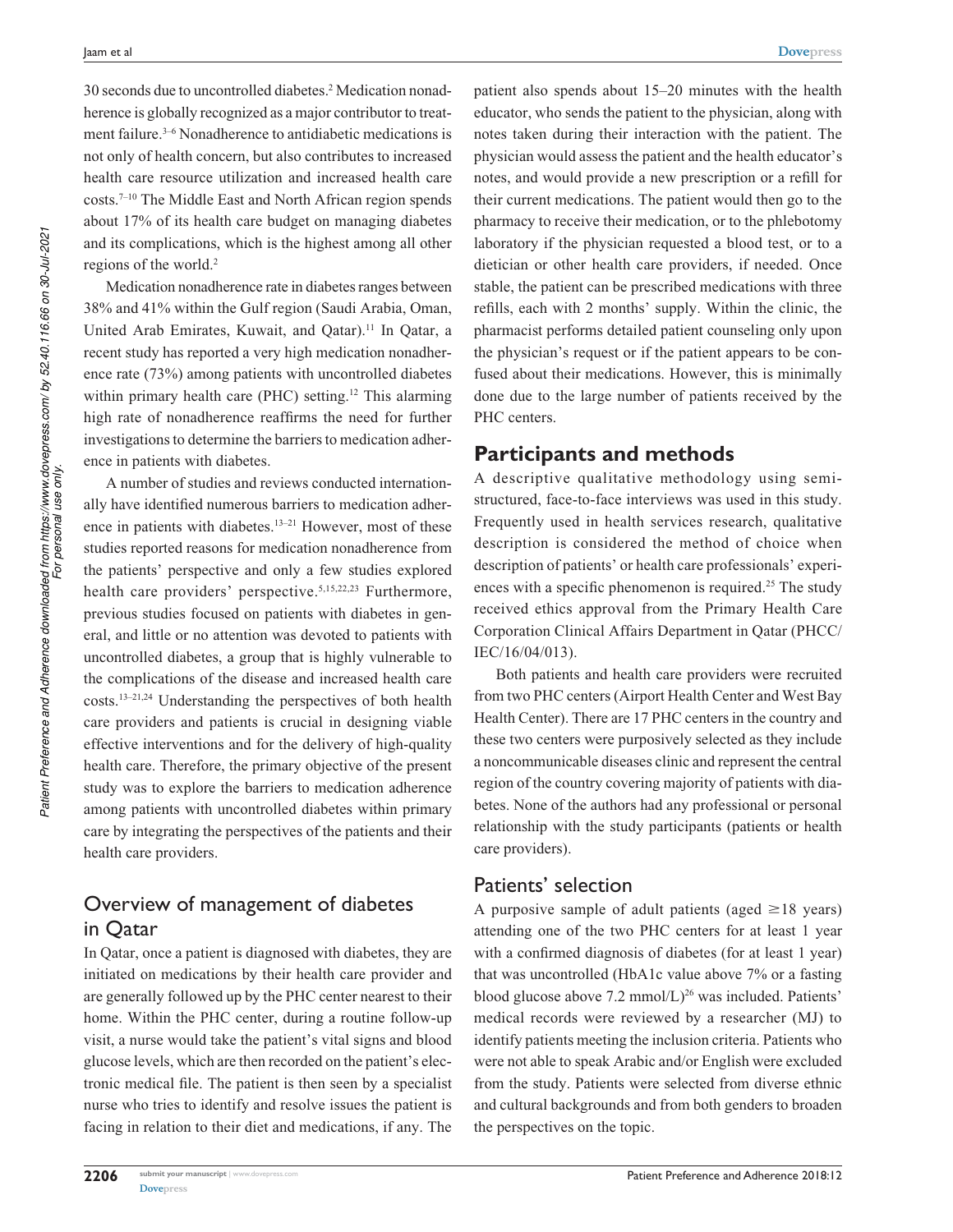### health care providers' selection

Health care providers (physicians, pharmacists, nurses, health educators, social workers, and dietitians) were also purposively selected and were included in the study if they were practicing in one of the two participating PHC centers for at least 1 year and were directly involved in providing care to patients with diabetes.

### Data collection

The semi-structured interviews were conducted in English or Arabic based on the participants' preferences by a trained qualitative researcher (MJ) who was fluent in both Arabic and English. An interview guide containing open-ended probing questions was developed based on a conceptual framework model developed for this study.27 Briefly, the interview guide covered six different categories of barriers (medication-, health care provider-, patient-, diabetes-, health care system-, and societal-related barriers). The interview guides were independently reviewed and validated by two experienced qualitative researchers (NK, MAH) to ensure comprehensiveness of the interviews. The interview guides were then piloted on two participants to assess validity, feasibility, and burden. Since there were no changes to the interview structure, the piloted interviews were included in the analysis. The interview guides are available in Figures S1 and S2 in the Supplementary materials. The interviews were conducted face-to-face in quiet areas within the centers and were audiotaped for transcribing purposes. The process of recruitment and interview continued until data saturation was achieved.28 An approximate number of 20 interviews were deemed appropriate based on a previous study conducted in Kuwait.<sup>29</sup> Each interview lasted between 30 and 45 minutes.

# Data analysis

Data were analyzed manually using thematic analysis technique. The same researcher who conducted the interviews (MJ) transcribed the transcripts verbatim. Notes of potential codes were taken during transcribing and then compared and integrated with the final codes. Transcripts were then formally coded and recoded through inductive coding for common phrases that discussed the same idea or meaning.<sup>30</sup> Irrelevant codes were discarded and similar codes were collated and placed under respective themes. Themes were then checked against each other and finalized. Two researchers (NK, MJ) independently conducted this process to ensure consistency and reliability of coding and themes generated and trustworthiness of the data analysis. Review of the identified themes and consensus and opinions of all research team members were used to finalize the themes.

To ensure trustworthiness of this research, data obtained from patient interviews and health care provider interviews were triangulated to reduce potential biases.<sup>31</sup> In addition, the researchers took daily reflection notes during and after the interviews. These notes were taken into consideration during data analysis. Quotes representing each theme/subtheme were chosen based on agreement from all research members. Finally, peer debriefing and analytic triangulation were conducted throughout the research with skilled qualitative researchers.<sup>31</sup>

### informed consent

We confirm all participants' identifiers have been removed or disguised, so participants described are not identifiable and cannot be identified through the details of the story. Written informed consents were obtained from both patients and health care providers. Patients' anonymity and confidentiality were ensured throughout the research.

# **Results**

Fourteen patients with uncontrolled diabetes consented to participate in the study (Table 1). The mean duration of the interviews was 33.9±16.2 minutes. The mean (±SD) age of the interviewees and duration of their diabetes were 58.3  $(\pm 8.1)$  and 11.4 ( $\pm 6.2$ ) years, respectively. The mean ( $\pm SD$ ) of HbA1c was 9.9% (±1.4). All interviewed patients were taking metformin as part of their diabetes treatment regimen, while five were taking insulin concomitantly. Six patients had neuropathy, three had nephropathy, and two had retinopathy.

On the other hand, 16 health care providers with diverse characteristics (Table 2) were interviewed. On average, each interview lasted for 46.5±15.3 minutes. The average duration of practice experience of the health care providers was 7.5±5.9 years. Since the number of health care providers is small (relative to those practicing in PHC center as compared to patients attending the PHC centers), their characteristics are summarized collectively (not individually) in order to maintain anonymity (Table 2).

# Barriers to medication adherence

Three main themes emerged from the health care providers' and the patients' interviews. Figure 1 represents all the identified themes and subthemes that emerged from the interviews.

# Theme: patient-related factors

Two subthemes including patients' individual characteristics and patients' perceptions, attitude, and behavior emerged in the patient-related factors theme. Each of these subthemes is described in detail below without any specific hierarchy/order.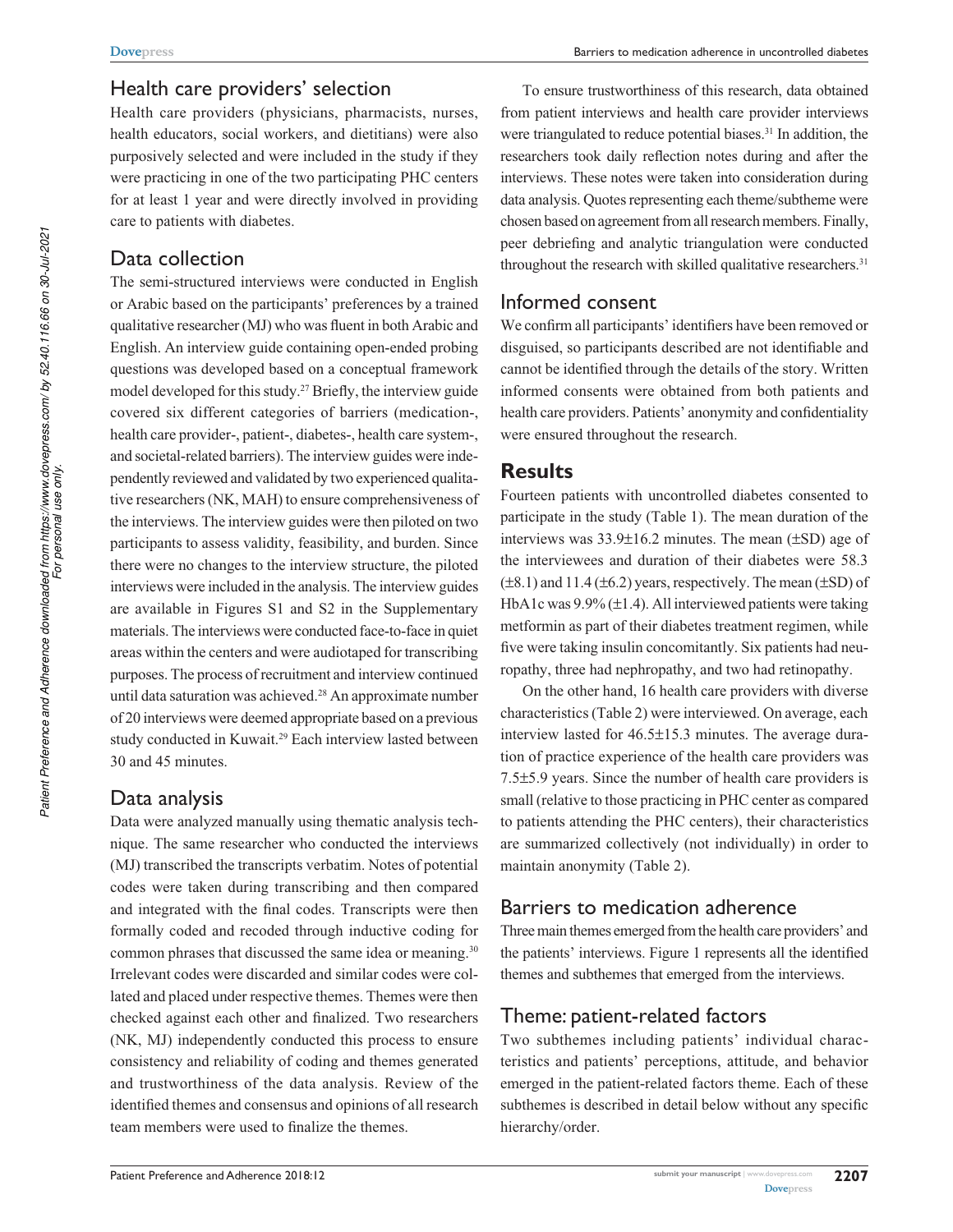| Pt no           | <b>Nationality</b> | Gender | Religion        | <b>Education level</b> | <b>Number</b><br>of diabetes<br>medications | <b>Diabetes</b><br>complications |
|-----------------|--------------------|--------|-----------------|------------------------|---------------------------------------------|----------------------------------|
| $Pt$            | Indian             | Male   | Hinduism        | University             |                                             |                                  |
| Pt 2            | Sudan              | Male   | <b>Islam</b>    | University             | 2                                           |                                  |
| Pt 3            | Indian             | Female | <b>Hinduism</b> | High school            | 3                                           | $\Omega$                         |
| Pt 4            | Sri Lankan         | Male   | <b>Buddhism</b> | Primary school         | 2                                           |                                  |
| Pt 5            | Yemeni             | Male   | <b>Islam</b>    | University             | $\overline{2}$                              | $\mathbf 0$                      |
| Pt 6            | Sudan              | Male   | Islam           | Primary school         | 5                                           | 4                                |
| Pt 7            | Egyptian           | Female | <b>Islam</b>    | Secondary school       | 2                                           | 2                                |
| Pt <sub>8</sub> | <b>Iranian</b>     | Male   | <b>Islam</b>    | Primary school         | $\overline{2}$                              | 0                                |
| Pt 9            | Qatari             | Male   | <b>Islam</b>    | <b>Illiterate</b>      | 3                                           | 2                                |
| Pt 10           | Sri Lankan         | Female | <b>Buddhism</b> | Diploma                | $\overline{2}$                              | 2                                |
| $Pt$ $II$       | Indian             | Male   | <b>Hinduism</b> | University             | $\overline{2}$                              | 0                                |
| Pt $12$         | Egyptian           | Female | <b>Islam</b>    | High school            | 3                                           | 2                                |
| Pt 13           | Pakistani          | Male   | Islam           | High school            | 3                                           | 0                                |
| Pt 14           | Palestinian        | Male   | Islam           | University             | 4                                           | 0                                |

**Table 1** Characteristics of patients with uncontrolled DM who participated in qualitative interviews (N=14)

**Abbreviation:** Pt no, patient number; DM, diabetes mellitus.

### Patients' individual characteristics

A number of individual patients' characteristics including age, socioeconomic status, education level, working conditions, and religious beliefs were recognized as important barriers to medication adherence by both patients and health care providers. Some health care providers perceived that older individuals tend to have lower adherence than younger adults. However, some health care providers felt otherwise.

[...] As you get older, you would forget [...] because it's also with older age, you would be on other medications. [HCPI<sub>4]</sub>

**Table 2** characteristics of health care providers caring for patients with uncontrolled diabetes who participated in qualitative interviews  $(N=16)$ 

| Variable           | n              |  |  |
|--------------------|----------------|--|--|
| Gender             |                |  |  |
| Female             | 10             |  |  |
| Male               | 6              |  |  |
| <b>Nationality</b> |                |  |  |
| Egyptian           | 5              |  |  |
| <b>British</b>     | $\overline{2}$ |  |  |
| Filipino           |                |  |  |
| Indian             | ı              |  |  |
| Jordanian          | 3              |  |  |
| Qatari             | $\overline{2}$ |  |  |
| Sudanese           | $\overline{2}$ |  |  |
| <b>Profession</b>  |                |  |  |
| Pharmacist         | 6              |  |  |
| Physician          | 5              |  |  |
| Nurse              | $\overline{2}$ |  |  |
| Health educator    | ı              |  |  |
| Social worker      | ı              |  |  |
| Dietician          |                |  |  |

On the contrary, I find that older people are more careful and they come to their appointments […] [HCPI 7]

Health care providers perceived that educated patients are more likely to be adherent than those who are less or not educated.

Of course if the patient is highly educated he would be able to receive the information and stick to the information that he received and everything will go smoothly. [HCPI 5]

Although medicines are available at very subsidized cost to Qatari and non-Qatari (only 20% of the total cost), patients



**Figure 1 Barriers to medication adherence.**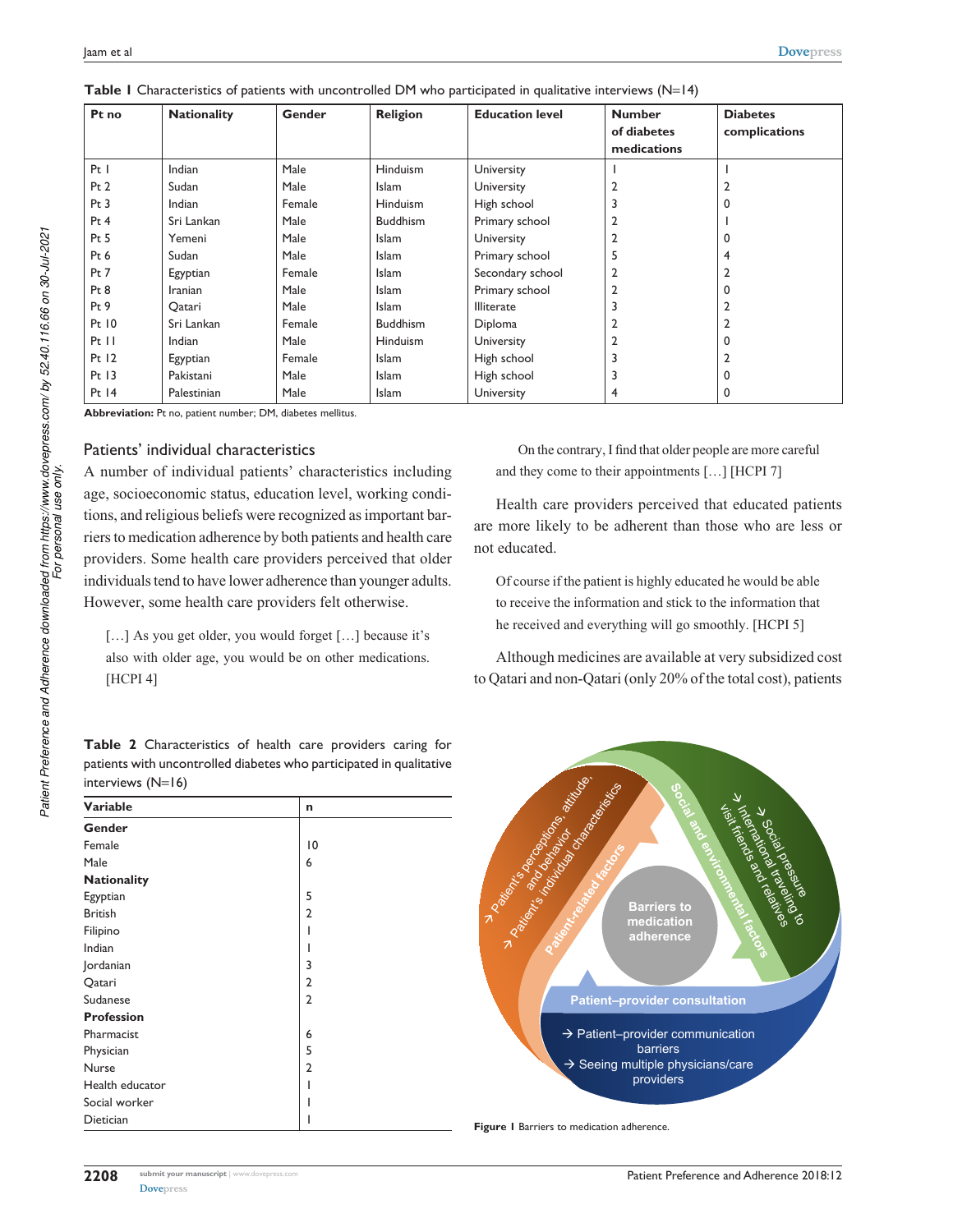from deprived socioeconomic backgrounds found it difficult to pay for their medicines, leading to nonadherence.

[...] you can see the medication is not expensive and is available, but despite this there are some who can't afford […] [HCPI 7]

Medication is expensive because I am jobless […] [PI 13]

Religious beliefs and rituals also had an impact on patients' adherence. For example, patients who fast tend to reduce the dose or stop taking their medicines because they believe that they do not need to take them as they are not eating much.

There is one-month fasting but not complete; we can use vegetable, not non-vegetable. Light food and I do not use insulin. Only vegetable, so I do not think this will increase my sugar. [PI 1]

I change the dose in Ramadan by myself […] It's two times […] morning and evening same […] [PI 13]

At many instances, the patients' working conditions appeared to have negative impact on medication adherence. During busy times, patients often forget to take their medicines.

I observed those patients who are busy and working and have stress also sometimes they are not compliant with the medicine. [HCPI 8]

### Patients' perceptions, attitude, and behavior

Inadequate knowledge coupled with negative perceptions and attitudes about diabetes and its management were other factors affecting medication adherence. Some health care professionals indicated that sometimes patients find it difficult to believe that they have diabetes, and therefore, they do not take the medications as instructed.

There are patients who deny they are sick and they are not convinced they need all these medications, especially in the elderly […] I see this. [HCPI 3]

A number of patients expressed negative attitudes toward the use of insulin. Patients not only expressed fear with the use of needles, but also have the perception that initiation of insulin meant that they had failed at managing their disease.

Once you start insulin, means you have to continue […] you cannot stop it, your body will get used to it, and that's it, no escape. [PI 3]

Yes that is the biggest barrier: starting patients on insulin. I had this problem with two or three patients. First it's the needle phobia, they do not like this every day needle; second it's the understanding, like this [insulin] means there is no hope, this is bad thing gone very bad; so I think it affects their whole lifestyle. [HCPI 13]

Although health care providers try their best to convince patients about the importance of insulin in managing their diabetes, patients still exhibit resistance to taking insulin.

People have a fear from insulin, and at many times they really refuse to take it, so you see a doctor going for Quadramed oral [four different diabetes medications] which is really weird because it's not recommended by any guideline. [HCPI 12]

On the other hand, patients who were receiving insulin tend to adjust the dose of insulin themselves based on their diet on a particular day, without consulting their health care professionals. In many instances, such changes would result in patients experiencing side effects such as hypoglycemia.

When my blood sugar is high, I would take higher dose, I just do it myself, I estimate and I just take it when my sugar is high. Like yesterday, I didn't eat or anything, and I do not know why my blood sugar was high. For the first time I found it 300, so for 300 the only thing that works is insulin dose. When I took it, unfortunately, I got hypoglycemia at night […] [PI 7]

Patients' perceptions about the effectiveness of medicines also played an important role in medication adherence. Few patients held negative perceptions about the effectiveness of treatment and considered that the treatment is only targeted to make profits for pharmaceutical companies, but not to improve patient outcomes.

I have used all the tablets, but, in my opinion, these tablets are useless. They should stop them! It doesn't have any effectiveness. [PI 2]

They [Pharmaceutical Industry] do not want to help people, because keeping them as they are means yearly profit of billions and billions of dollars. If they cure you, they lose all this money. [PI 14]

### Theme: patient–provider consultation

Two subthemes, patient–provider communication and seeing multiple physicians/health care providers emerged under patient–provider consultation theme.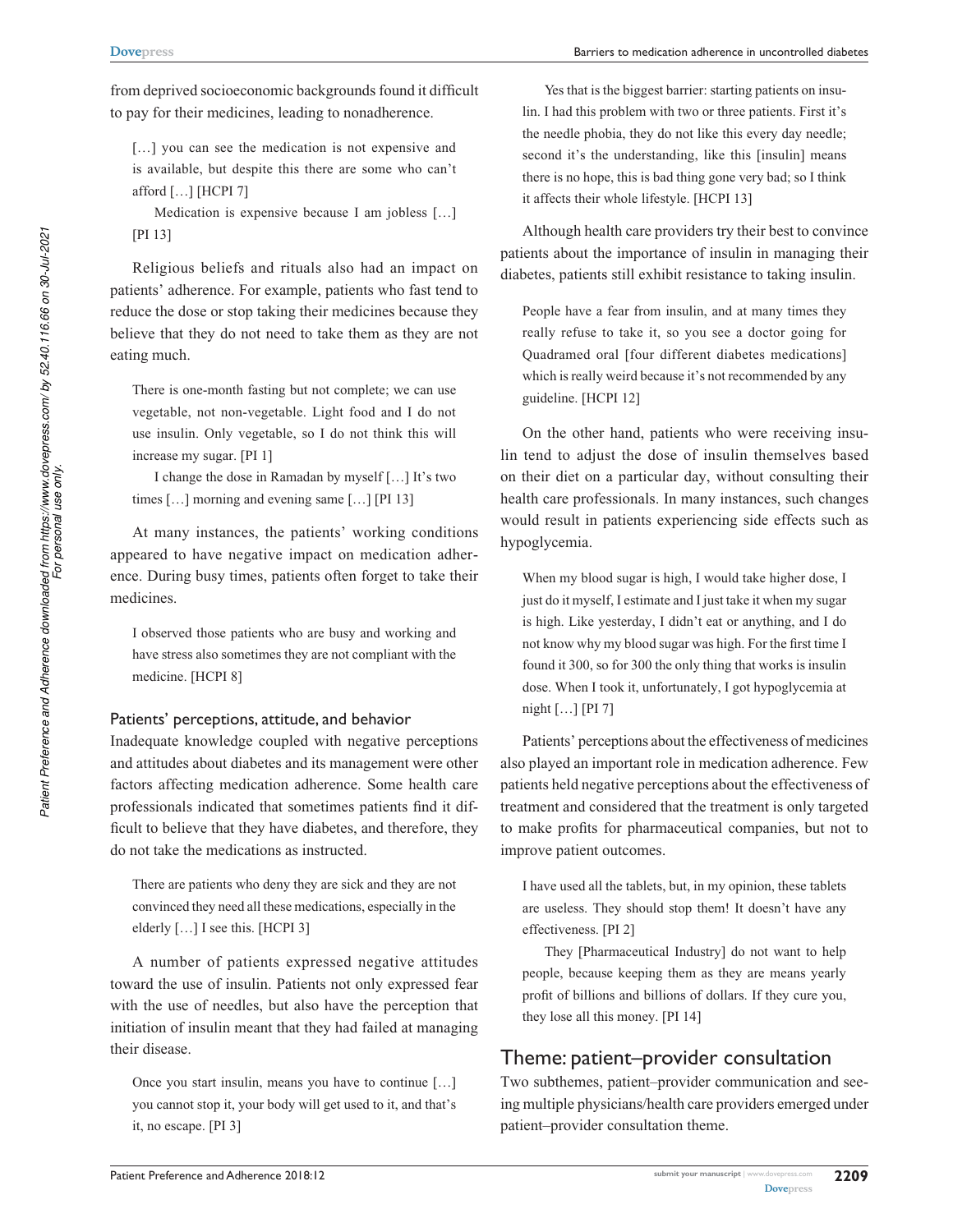### Patient–provider communication barriers

Both patients and health care professionals understood the importance of effective communication between the patient and health care provider in ensuring better medication adherence and treatment outcomes, but highlighted a couple of barriers to effective communication. A couple of health care providers highlighted inability of some of the patients to speak and understand in Arabic or English, which made it difficult for them to effectively counsel patients on lifestyle and disease management.

There are those who have language issues, so they do not understand, they receive the medicine but they do not know how to take it. [HCPI 11]

Limited time for consultation with primary care physicians also acted as a barrier to have a detailed discussion about patients' symptoms, disease progression, and treatment options and their effectiveness. Pharmacists also described their inability to counsel patients effectively about the use of medicines because of mounting workload pressure.

There is not really enough time, actually there is never enough time, but you also can't do it all in one visit. [HCPI 12]

I do not know if he [the patient] is taking his medications because I do not ask […] I just dispense here, and that's it. There is no time to even deal with him [the patient] much, given the pressure here in this center. [HCPI 4]

### Seeing multiple physicians/care provider

Continuity of care from a health care provider was considered necessary by both patients and health care providers in improving adherence. Some patients indicated that seeing more than one care provider for the same issue (ie, diabetes) could create confusion and complications in the care management plan. Patients were either given appointments with different primary care physicians at the same center based on physicians' availability or the patients sometimes opted to access different health care institution.

There was a patient […] one physician told him there is no need to take this medication while another tells him no you should take it. [HCPI 3]

I saw so many doctors here. I once told my friend [...] I told him in [name of the clinic], it's like the United Nations […] One day it's Indian, one day it's Egyptian, one day it's Sudanese, one day it's Jordanian, and each has his own way of doing things. [PI 2]

I'm following up with another physician outside in [name of the clinic] […] because I have private insurance as well. [PI 2]

### Theme: social and environmental factors

Social and environmental factors affecting medication adherence included two subthemes: social pressure and traveling to visit friends and relatives (VFR).

### social pressure

Both patients and health care providers frequently highlighted social pressure and stigma associated with diabetes as a barrier to medication adherence. Patients often found it difficult to disclose their disease condition even to close family members and friends. This made patients reluctant to take medicines in front of family and friends, which led to missing doses and medication nonadherence.

I had one patient with type 1 diabetes, and she got married and pregnant, and she did not tell her husband she is diabetic. [HCPI 10]

Patients also indicated that it is difficult to take injections in the presence of other people as it gives a negative impression about them being drug addicts as, culturally, injections are associated with addiction.

Honestly, I intentionally sometimes not take [injections] it in front of people […] I remember I was once taking insulin and someone got up […] and from far he screamed […] hey heroine! [PI 2]

On the other hand, patients with diabetes tend to influence their peers by sharing information about the disease and the medications and providing advice on the best treatment based on their experience.

Honestly I asked him [the physician] to prescribe it [sitagliptin] for me […] because my siblings in [name of country] are taking it and they are doing well. [PI 12]

### International travel to VFR

There was a consensus among all the interviewed participants that traveling to VFR is a big barrier to medication adherence. This was especially true for immigrant workers who often go back to their home countries during vacations. Patients believed that their sugar levels get better in their home countries, and therefore, they either reduce the dose or stop taking the medications.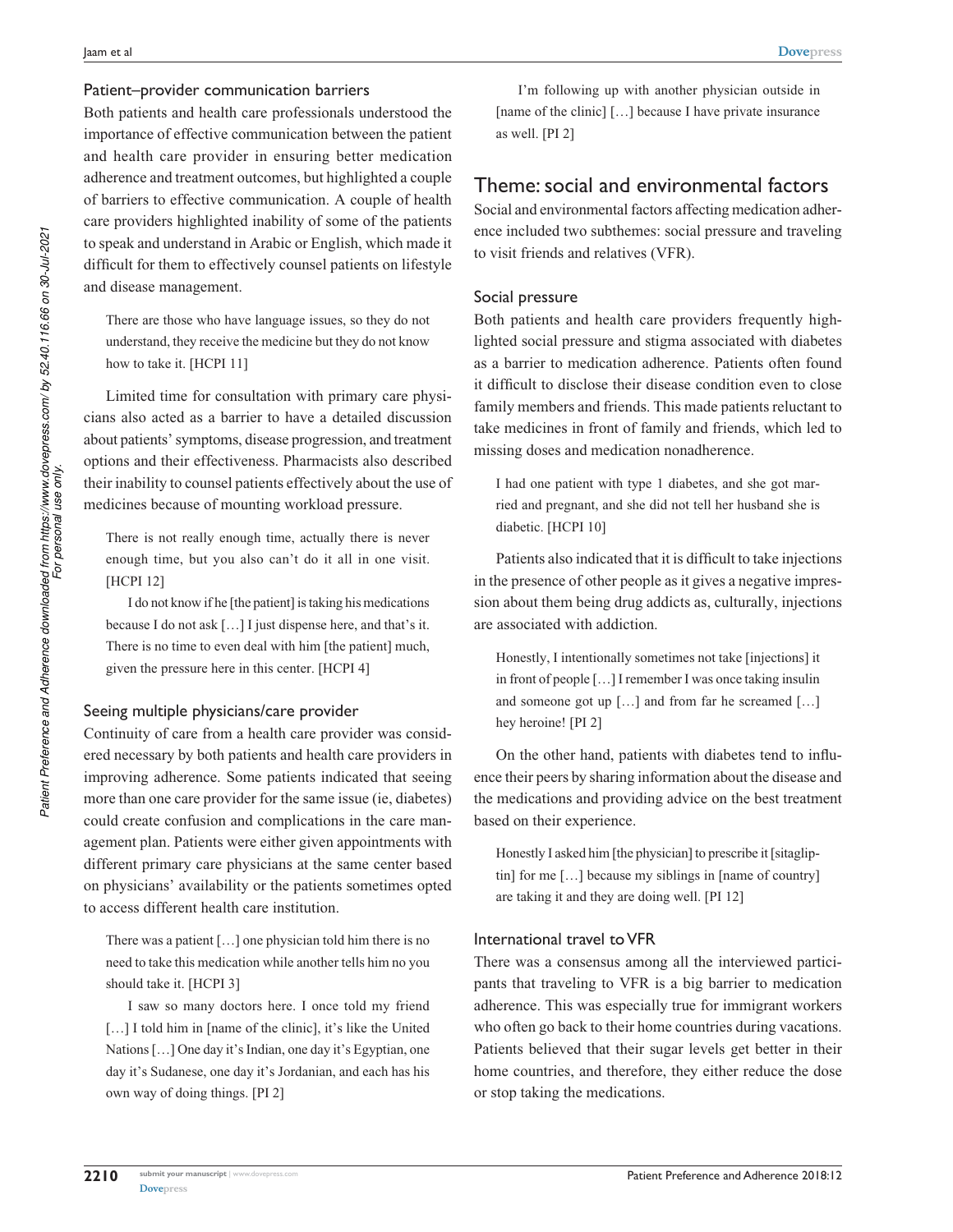When I go to [name of country], I think my sugar can be controlled without insulin, because I move. [PI 7]

He [patient] has an idea that when traveling to his home country, he will get better and his health will improve. [HCPI 14]

There was a tendency among some patients to use herbal and other natural remedies available locally in their own countries, such as mixtures of garlic, cinnamon, ginger, roselle, and other herbal products. Subsequently, patients would stop taking their medicines, as they believe that taking herbal/natural remedies could help them control sugar levels without having side effects.

I take [name of country] medicine. When I am in [name of the country], I take it because it is more effective and has fewer side effects. [PI 4]

Our grandparents, they teach us these are good and they come from nature, so they are good. [PI 10]

### **Discussion**

To our knowledge, this is the first study conducted in Qatar and the Middle East and North African region to investigate barriers to medication adherence among patients with uncontrolled diabetes from both patients' and health care providers' perspectives using qualitative methodology.<sup>11</sup> Diabetes and its complications are highly burdensome.<sup>32,33</sup> To improve medication-taking behavior, it is important to understand the reasons of nonadherence in the first place. The main findings of this research indicate that barriers to medication adherence are multifactorial and involve multiple parties including the patient, the health care providers, and the society. Many of the barriers identified in this research, such as patient–provider communication, negative motivators to adherence, information, and knowledge, as well as financial issues, were also highlighted by Brundisini et al.<sup>23</sup>

Studies investigating medication adherence have identified many patient-related aspects and have linked some sociodemographic characteristics to nonadherence.<sup>8,17,19,29,34-39</sup> Working conditions such as traveling and prolonged working hours, in particular, were found to be problematic. This finding emphasizes the importance of enquiring about the working conditions of patients with diabetes and identifying how they can contribute to medication nonadherence rather than just associating employment status alone to medication adherence.

Family support plays an important role in diabetes management and control.40 Nonetheless, an interesting notion in patients with diabetes, particularly those on insulin, was that they were willing to conceal their disease from their loved ones due to the fear of being stigmatized. Hiding such information could mean that the patient may not be taking the prescribed medications in front of the family members. This further emphasizes the importance of family support and the need for family involvement in the management and care of the patient with long-term conditions such as diabetes. The fear of being rejected or stigmatized stems from the society's misconceptions about and stereotyping of diabetes. Patients indicated that they do not like to take medications in public because they are worried about being discriminated, a behavior that is common among patients taking insulin.<sup>29,41</sup> Brod et al<sup>42</sup> and Snoek and Skinner<sup>43</sup> both indicated that social stigma and the misconceptions about insulin can highly affect patients' acceptance of the medication. This reemphasizes the need for educating not only the patients but also the society about insulin.

Lack of patient education and counseling in relation to diabetes management and insulin dose adjustments can be a major contributor to the fact that patients are changing their medications according to what they deem appropriate.13,24,29,44,45 This, in many instances, results in the patient experiencing adverse events such as hypoglycemia. Changing physicians and the limited patient–provider interaction time can also contribute to the lack of disclosing information as time is often inadequate to interact with the patients, provide them with information, and listen to their illness story.<sup>8</sup> This, in addition to language barriers, needs to be addressed by the health care institutions to improve patient outcomes. On the other hand, patients do not commonly inform their health care providers about the changes that they make to their medications, which can highly influence treatment outcomes. One reason for concealing information is the patient–provider relationship and trust. $8,46$ 

Lack of education was also reflected on the attitude of the patients toward insulin. Patients often refused to take it and avoided using it. Such an attitude prompts the review of the education provided to patients with diabetes, especially that the majority of patients may end up using insulin at some point in their lives. Perhaps, health care providers should prepare the patient from the initial diagnosis for the use of insulin, its benefits, and its risks prior to suddenly changing the patient to an injection. The necessity– concerns framework describes the two dimensions involved in medication adherence: the belief in the necessity of the medication (ie, benefit on diabetes, reduction in mortality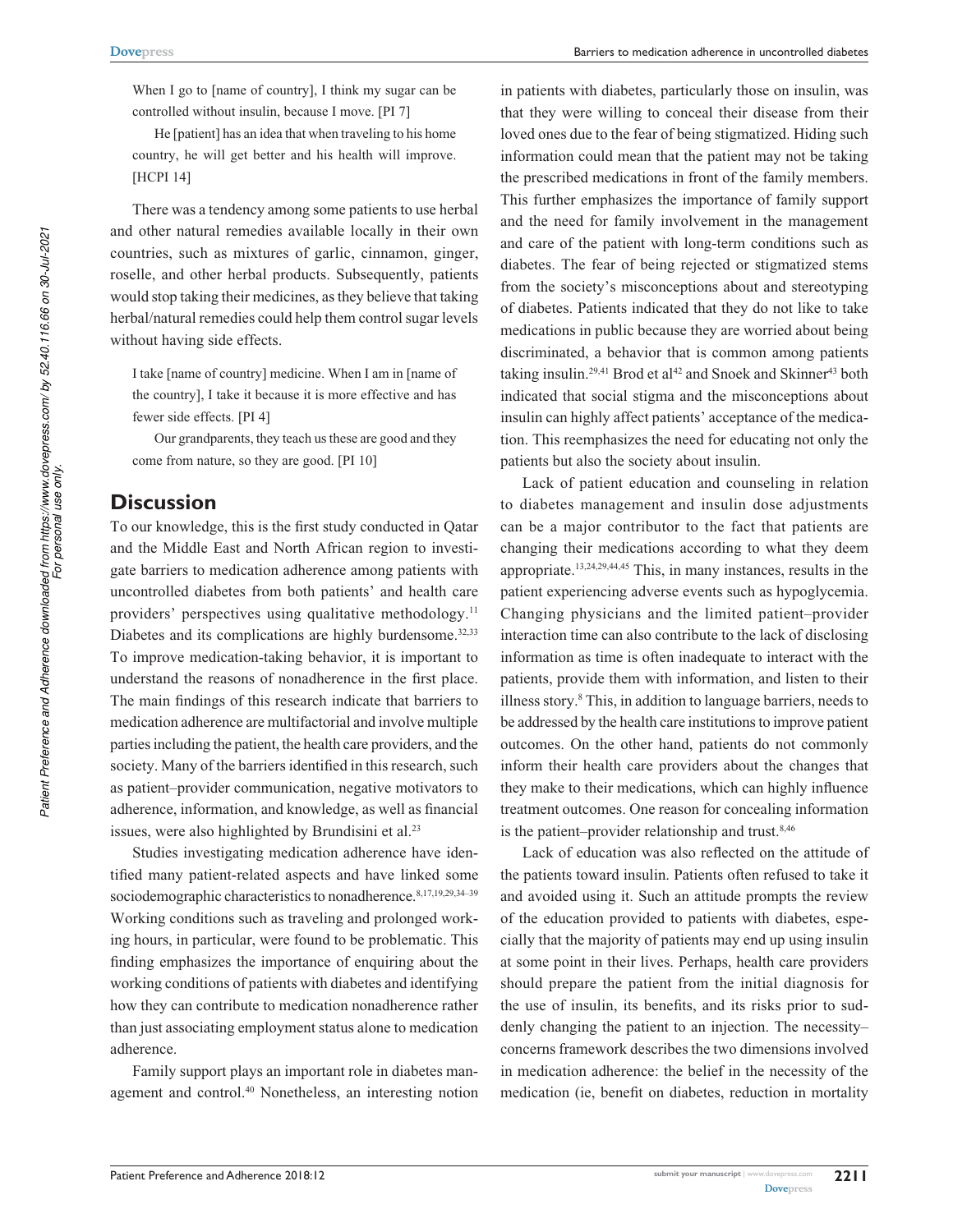and morbidity, etc) and the concerns regarding the treatment (ie, needle phobia, societal pressure, side effects, etc).47 When the necessity belief exceeds the concerns, the patient is most likely to adhere to their treatment.<sup>47</sup> Therefore, the findings within this research in regard to insulin necessitate further research to determine the core reasons behind the negative attitude and to understand how to formulate a structured educational approach, which would increase the patients' necessity belief.

There is no single best solution or strategy to overcome all the barriers to medication adherence at once due to their multidimensional nature. Although numerous strategies and interventions aiming at improving medication adherence have been published, the best interventions are yet to be determined.48,49 Pharmacists play an important role in addressing medication adherence.<sup>49-52</sup> Patients are not typically referred to the pharmacist for medication reconciliation despite the clear need for it. Therefore, there is a need to develop local guidelines and criteria on patient referral for medication reconciliation. In addition, the role of pharmacist should expand to allow them to perform medication reconciliation without the need for physician's referral.

### **Limitations**

There are some limitations to this study, which need to be acknowledged. Selection bias might have occurred as it was possible that those who turned up to refill their medications and follow-up appointments and agreed to participate in the current study were those who are more likely to be adherent to their medications. Patients who did not attend to their appointments and those who could not speak either Arabic or English might have other important barriers and experiences that were not captured in this study. Since this was an interview-based research, social desirability and recall bias can undermine the quality of the data. However, this methodology is the best at obtaining reasons for nonadherence and influencing factors from the patients' perspectives. To minimize researcher bias, all interviews were conducted by the same researcher who had received formal training in undertaking qualitative interviews.

# **Conclusion**

This study contributed to the existing body of knowledge through an in-depth understanding of the barriers to medication adherence in patients with uncontrolled diabetes in Qatar. Many of the barriers identified were directly related to patient information and knowledge about diabetes and its management. These would require concerted efforts and series of interventions which should be initiated in a step-wise approach. Future work should focus on creating population-specific interventions, taking into consideration the barriers identified within this study. Without overcoming barriers to medication adherence, it is highly unlikely to improve patient outcomes among patients with uncontrolled diabetes.

# **Acknowledgments**

The authors would like to thank Qatar University for providing grant and the Primary Health care Corporation for providing the resources needed to conduct this project including the ethics approval. The authors thank all the pharmacists who were very supportive in the conduct of the study in the health centers. Finally, thanks to all the participants who contributed to enriching our knowledge about their experience.

This work was supported by Qatar University Student Grant (QUST-CPH-SPR 15/16-19). The funding source was not involved in the study design, data collection, analysis and interpretation of data, the writing of the report, and the decision to submit the manuscript for publication.

# **Disclosure**

The authors report no conflicts of interest in this work.

### **References**

- 1. World Health Organization. Diabetes fact sheet; 2017. Available from: http://www.who.int/mediacentre/factsheets/fs312/en/. Accessed May 11, 2018.
- 2. International Diabetes Federation. *IDF Diabetes Atlas*. 8th ed. Brussels: International Diabetes Federation; 2017.
- 3. Wabe NT, Angamo MT, Hussein S. Medication adherence in diabetes mellitus and self management practices among type-2 diabetics in Ethiopia. *N Am J Med Sci*. 2011;3(9):418–423.
- 4. García-Pérez LE, Álvarez M, Dilla T, Gil-Guillén V, Orozco-Beltrán D. Adherence to therapies in patients with type 2 diabetes. *Diabetes Ther*. 2013;4(2):175–194.
- 5. Cramer JA. A systematic review of adherence with medications for diabetes. *Diabetes Care*. 2004;27(5):1218–1224.
- 6. Polonsky WH, Fisher L, Guzman S, Villa-Caballero L, Edelman SV. Psychological insulin resistance in patients with type 2 diabetes: the scope of the problem. *Diabetes Care*. 2005;28(10):2543–2545.
- 7. Iuga AO, Mcguire MJ. Adherence and health care costs. *Risk Manag Healthc Policy*. 2014;7:35–44.
- 8. Jin J, Sklar GE, Min Sen Oh V, Chuen Li S. Factors affecting therapeutic compliance: a review from the patient's perspective. *Ther Clin Risk Manag*. 2008;4(1):269–286.
- 9. Cani CG, Lopes LS, Queiroz M, Nery M. Improvement in medication adherence and self-management of diabetes with a clinical pharmacy program: a randomized controlled trial in patients with type 2 diabetes undergoing insulin therapy at a teaching hospital. *Clinics*. 2015;70(2): 102–106.
- 10. Kirkman MS, Rowan-Martin MT, Levin R, et al. Determinants of adherence to diabetes medications: findings from a large pharmacy claims database. *Diabetes Care*. 2015;38(4):dc142098–dc142609.
- 11. Jaam M, Ibrahim MIM, Kheir N, Awaisu A. Factors associated with medication adherence among patients with diabetes in the Middle East and North Africa region: a systematic mixed studies review. *Diabetes Res Clin Pract*. 2017;129:1–15.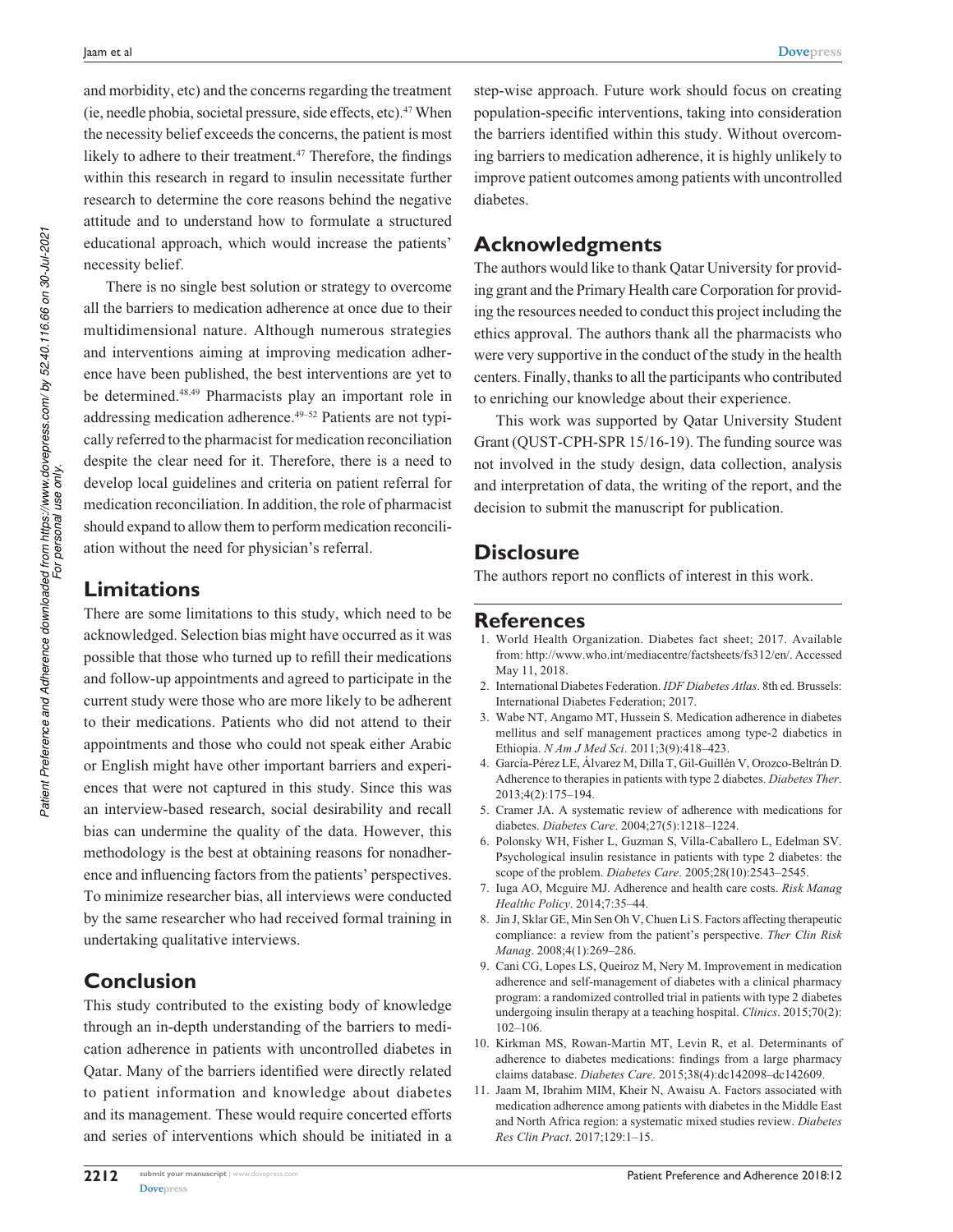- 12. Jaam M, Mohamed Ibrahim MI, Kheir N, Hadi MA, Diab MI, Awaisu A. Assessing prevalence of and barriers to medication adherence in patients with uncontrolled diabetes attending primary healthcare clinics in Qatar. *Prim Care Diabetes*. 2018;12(2):116–125.
- 13. Alrowais NA, Alhaider AA, Alhassan MI, Abou-Auda HS, Jarallah JS. A look at the diabetic patient compliance in Riyadh district. *Saudi Pharm J*. 1993;1(2):50–55.
- 14. Khattab MS, Aboifotouh MA, Khan MY, Humaidi MA, Al-Kaldi YM. Compliance and control of diabetes in a family practice setting, Saudi Arabia. *East Mediterr Health J*. 1999;5(4):755–765.
- 15. Krass I, Schieback P, Dhippayom T. Adherence to diabetes medication: a systematic review. *Diabet Med*. 2015;32(6):725–737.
- 16. Polinski JM, Smith BF, Curtis BH, et al. Barriers to insulin progression among patients with type 2 diabetes: a systematic review. *Diabetes Educ*. 2013;39(1):53–65.
- 17. Nam S, Chesla C, Stotts NA, Kroon L, Janson SL. Barriers to diabetes management: patient and provider factors. *Diabetes Res Clin Pract*. 2011;93(1):1–9.
- 18. Peeters B, van Tongelen I, Boussery K, Mehuys E, Remon JP, Willems S. Factors associated with medication adherence to oral hypoglycaemic agents in different ethnic groups suffering from type 2 diabetes: a systematic literature review and suggestions for further research. *Diabet Med*. 2011;28(3):262–275.
- 19. Sohal T, Sohal P, King-Shier KM, Khan NA. Barriers and facilitators for type-2 diabetes management in South Asians: a systematic review. *PLoS One*. 2015;10(9):e0136202.
- 20. Mcsharry J, Mcgowan L, Farmer AJ, French DP. Perceptions and experiences of taking oral medications for the treatment of type 2 diabetes mellitus: a systematic review and meta-synthesis of qualitative studies. *Diabet Med*. 2016;33(10):1330–1338.
- 21. Huang YM, Shiyanbola OO, Chan HY. A path model linking health literacy, medication self-efficacy, medication adherence, and glycemic control. *Patient Educ Couns*. Epub 18 June 2018.
- 22. Asche C, Lafleur J, Conner C. A review of diabetes treatment adherence and the association with clinical and economic outcomes. *Clin Ther*. 2011;33(1):74–109.
- 23. Brundisini F, Vanstone M, Hulan D, Dejean D, Giacomini M. Type 2 diabetes patients' and providers' differing perspectives on medication nonadherence: a qualitative meta-synthesis. *BMC Health Serv Res*. 2015; 15:516.
- 24. Berenguera A, Molló-Inesta À, Mata-Cases M, et al. Understanding the physical, social, and emotional experiences of people with uncontrolled Type 2 diabetes: a qualitative study. *Patient Prefer Adherence*. 2016;10: 2323–2332.
- 25. Sandelowski M. What's in a name? Qualitative description revisited. *Res Nurs Health*. 2010;33(1):77–84.
- 26. American Diabetes Association. Standards of medical care in diabetes 2014. *Diabetes Care*. 2014;37 (Suppl 1):S14–S80.
- 27. Jaam M, Awaisu A, Mohamed Ibrahim MI, Kheir N. A holistic conceptual framework model to describe medication adherence in and guide interventions in diabetes mellitus. *Res Social Adm Pharm*. 2018; 14(4):391–397.
- 28. Corbin J, Strauss A. *Basics of Qualitative Research: Techniques and Procedures for Developing Grounded Theory*. Thousand Oaks: SAGE Inc; 2008.
- 29. Jeragh-Alhaddad FB, Waheedi M, Barber ND, Brock TP. Barriers to medication taking among Kuwaiti patients with type 2 diabetes: a qualitative study. *Patient Prefer Adherence*. 2015;9:1491–1503.
- 30. Braun V, Clarke V. Using thematic analysis in psychology. *Qual Res Psychol*. 2006;3(2):77–101.
- 31. Hadi MA, José Closs S. Ensuring rigour and trustworthiness of qualitative research in clinical pharmacy. *Int J Clin Pharm*. 2016;38(3): 641–646.
- 32. International Diabetes Federation. *IDF Diabetes Atlas*. 7th ed. Brussels: International Diabetes Federation; 2015.
- 33. Aguiree F, Brown A, Cho N, et al. *International Diabetes Federation Diabetes Atlas (Update); 2014*. Available from: https://www.idf.org/ sites/default/files/Atlas-poster-2014\_EN.pdf. Accessed October 29, 2015.
- 34. Delamater AM. Improving Patient Adherence. *Clin Diabetes*. 2006; 24(2):71–77.
- 35. Gellad WF, Grenard J, McGlynn EA. *A Review of Barriers to Medication Adherence: A Framework for Driving Policy Options*. Pittsburgh: RAND Corporation; 2009.
- 36. Gellad WF, Grenard JL, Marcum ZA. A systematic review of barriers to medication adherence in the elderly: looking beyond cost and regimen complexity. *Am J Geriatr Pharmacother*. 2011;9(1):11–23.
- 37. Grant RW, Devita NG, Singer DE, Meigs JB. Improving adherence and reducing medication discrepancies in patients with diabetes. *Ann Pharmacother*. 2003;37(7–8):962–969.
- 38. Odegard PS, Capoccia K. Medication taking and diabetes: a systematic review of the literature. *Diabetes Educ*. 2007;33(6):1014– 1029. discussion 1030–1031.
- 39. Odegard PS, Gray SL. Barriers to medication adherence in poorly controlled diabetes mellitus. *Diabetes Educ*. 2008;34(4):692–697.
- 40. Mayberry LS, Osborn CY. Family support, medication adherence, and glycemic control among adults with type 2 diabetes. *Diabetes Care*. 2012;35(6):1239–1245.
- 41. Abu Hassan H, Tohid H, Mohd Amin R, Long Bidin MB, Muthupalaniappen L, Omar K. Factors influencing insulin acceptance among type 2 diabetes mellitus patients in a primary care clinic: a qualitative exploration. *BMC Fam Pract*. 2013;14:164.
- 42. Brod M, Alolga SL, Meneghini L. Barriers to initiating insulin in type 2 diabetes patients: development of a new patient education tool to address myths, misconceptions and clinical realities. *Patient*. 2014;7(4): 437–450.
- 43. Snoek FJ, Skinner TC. Psychological aspects of diabetes management. *Medicine*. 2006;34(2):61–62.
- 44. Koprulu F, Bader RJK, Hassan N, Abduelkarem AR, Mahmood DA. Evaluation of adherence to diabetic treatment in northern region of United Arab Emirates. *Trop J Pharm Res*. 2014;13(6):989–995.
- 45. Khan AR, Al-Abdul Lateef ZN, Al Aithan MA, Bu-Khamseen MA, Al Ibrahim I, Khan SA. Factors contributing to non-compliance among diabetics attending primary health centers in the Al Hasa district of Saudi Arabia. *J Family Community Med*. 2012;19(1):26–32.
- 46. Martin LR, Williams SL, Haskard KB, Dimatteo MR. The challenge of patient adherence. *Ther Clin Risk Manag*. 2005;1(3):189–199.
- 47. Phillips LA, Diefenbach MA, Kronish IM, Negron RM, Horowitz CR. The necessity–concerns framework: a multidimensional theory benefits from multidimensional analysis. *Ann Behav Med*. 2014;48(1):7–16.
- 48. Vignon Zomahoun HT, de Bruin M, Guillaumie L, et al. Effectiveness and content analysis of interventions to enhance oral antidiabetic drug adherence in adults with type 2 diabetes: systematic review and metaanalysis. *Value Health*. 2015;18(4):530–540.
- 49. Vermeire E, Wens J, van Royen P, Biot Y, Hearnshaw H, Lindenmeyer A. Interventions for improving adherence to treatment recommendations in people with type 2 diabetes mellitus. *Cochrane Database Syst Rev*. 2005;2(2):CD003638.
- 50. Lindenmeyer A, Hearnshaw H, Vermeire E, van Royen P, Wens J, Biot Y. Interventions to improve adherence to medication in people with type 2 diabetes mellitus: a review of the literature on the role of pharmacists. *J Clin Pharm Ther*. 2006;31(5):409–419.
- 51. Antoine SL, Pieper D, Mathes T, Eikermann M. Improving the adherence of type 2 diabetes mellitus patients with pharmacy care: a systematic review of randomized controlled trials. *BMC Endocr Disord*. 2014;14:53.
- 52. Jarab AS, Alqudah SG, Mukattash TL, Shattat G, Al-Qirim T. Randomized controlled trial of clinical pharmacy management of patients with type 2 diabetes in an outpatient diabetes clinic in Jordan. *J Manag Care Pharm*. 2012;18(7):516–526.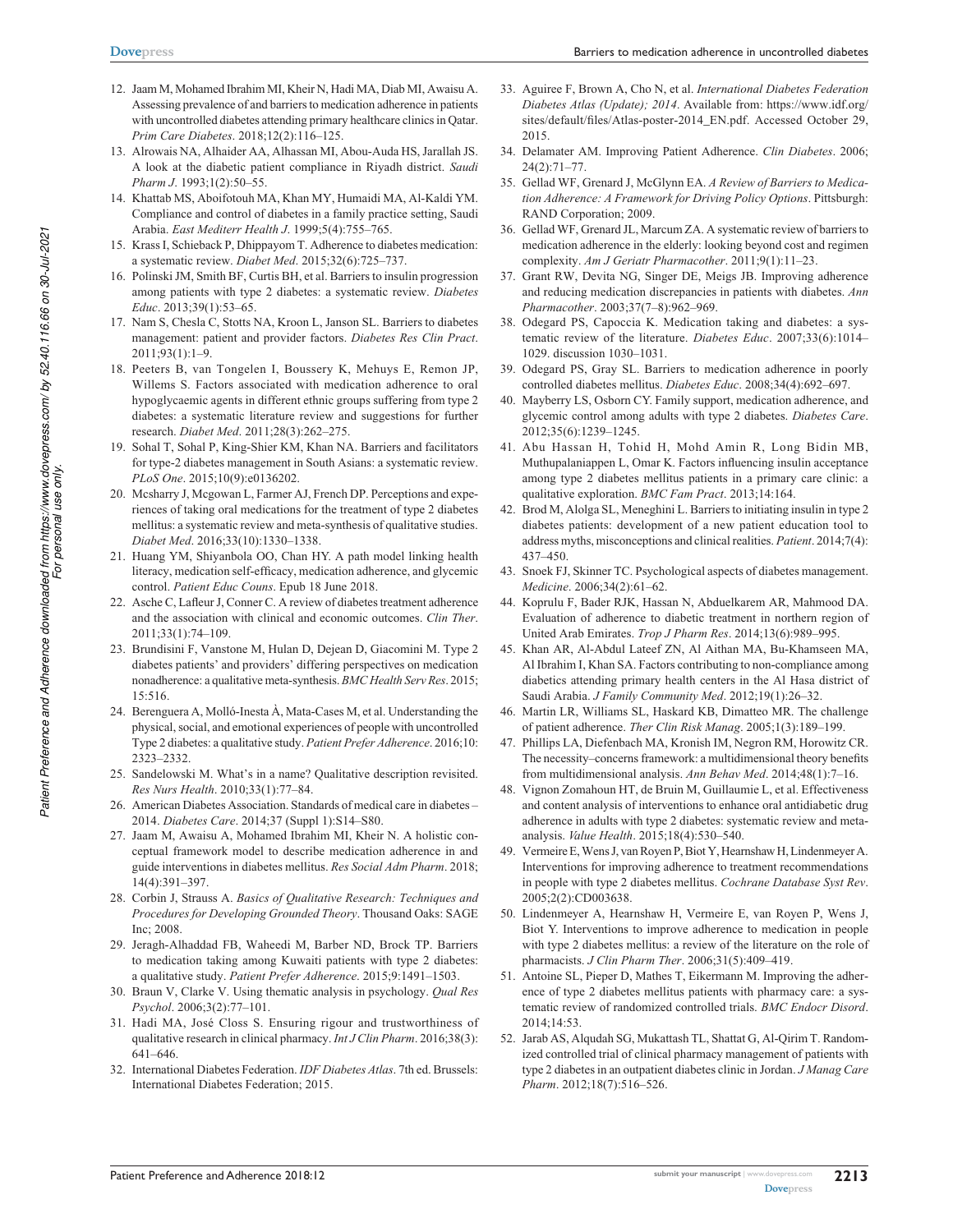# **Supplementary materials**

The following will be the focus of the discussion during the patient interviews. The thematic questions will be used as prompts and would allow free expression of opinion from the participant.

### **Start**

**Welcome**: Interviewer will welcome the participant.

**General introduction:** The interviewer will introduce him/herself.

### **Example**

"Thank you for being here today. My name is \_\_\_, a research investigator at Qatar University. The main purpose of this interview is to identify barriers to medication adherence in patients with diabetes like yourself and to explore the strategies that you think should be used to improve medication-taking behavior and adherence. We are very interested to hear your opinions and learn from your experiences regarding medication-taking and adherence…. The interview is a method of learning from experience both positive and negative. We are not trying to achieve consensus; we are just gathering information to help us have an in-depth understanding of the context…"

### **Ground rules**

- **1. We want you to do the talking. Talk freely; there is no right or wrong answers.**
- 2. Try to reflect on your experiences with the diabetes medications.
- **3. Whatever is mentioned within the room, will stay within the room and will not be linked back to you.**
- **4. We will tape record the discussion to capture everything you have to say, but we will not identify anyone by name in our report, you will remain anonymous. This is to help us not to miss anything important that you say and so that we revisit the information during transcribing if necessary. Tape records will be deleted once transcribed.**
- **5. You may refuse to answer any question or withdraw from the study at anytime.**
- **6. We would appreciate if you could please turn off your mobile phone to avoid distractions during the session.**
- **7. The duration of this interview is about 45–60 minutes.**

### **Participant's introduction**

Ask participants to introduce themselves, their work, and how long they have been in Doha for.

### **Example:**

1. Can you tell me the story of your diabetes? When did it start? How are your levels?

### **Introductory questions**

- 1. What medications are you taking for diabetes?
- 2. When did you start these medications?
- 3. Have you had any difficulties in taking your medications as prescribed by your doctor?

### **Barriers to medication adherence**

- 1. What do you understand about the role of medicines in the management of DM?
	- a. Prompt: Did your doctor explain how medicines should be taken.
	- b. Prompt: Do you think that you completely understand how meds should be taken.
- 2. What barriers do you encounter in taking your medications for diabetes?
- 3. What about these factors:

### i. **Patient – related factors:**

- a. Demographics (gender, age, education, marital status, ethnicities, financial status).
- b. Psychological status (stress, fear, motivation).
- c. Knowledge.
- d. Perceptions/beliefs.
- e. Comorbidities.
- f. Other (fasting, traveling, weekend, forgetfulness).
- ii. **Medication related factors:** frequency, duration of therapy, polypharmacy, timing, side effects, complexity of treatment, etc.
	- 1. Why do you think it is important to take medicines as prescribed by physicians.
	- 2. What do you do when you experience any side effects.
	- 3. Does the fear of side effects influence your decision for taking or not taking medications?

**Figure S1** (*Continued*)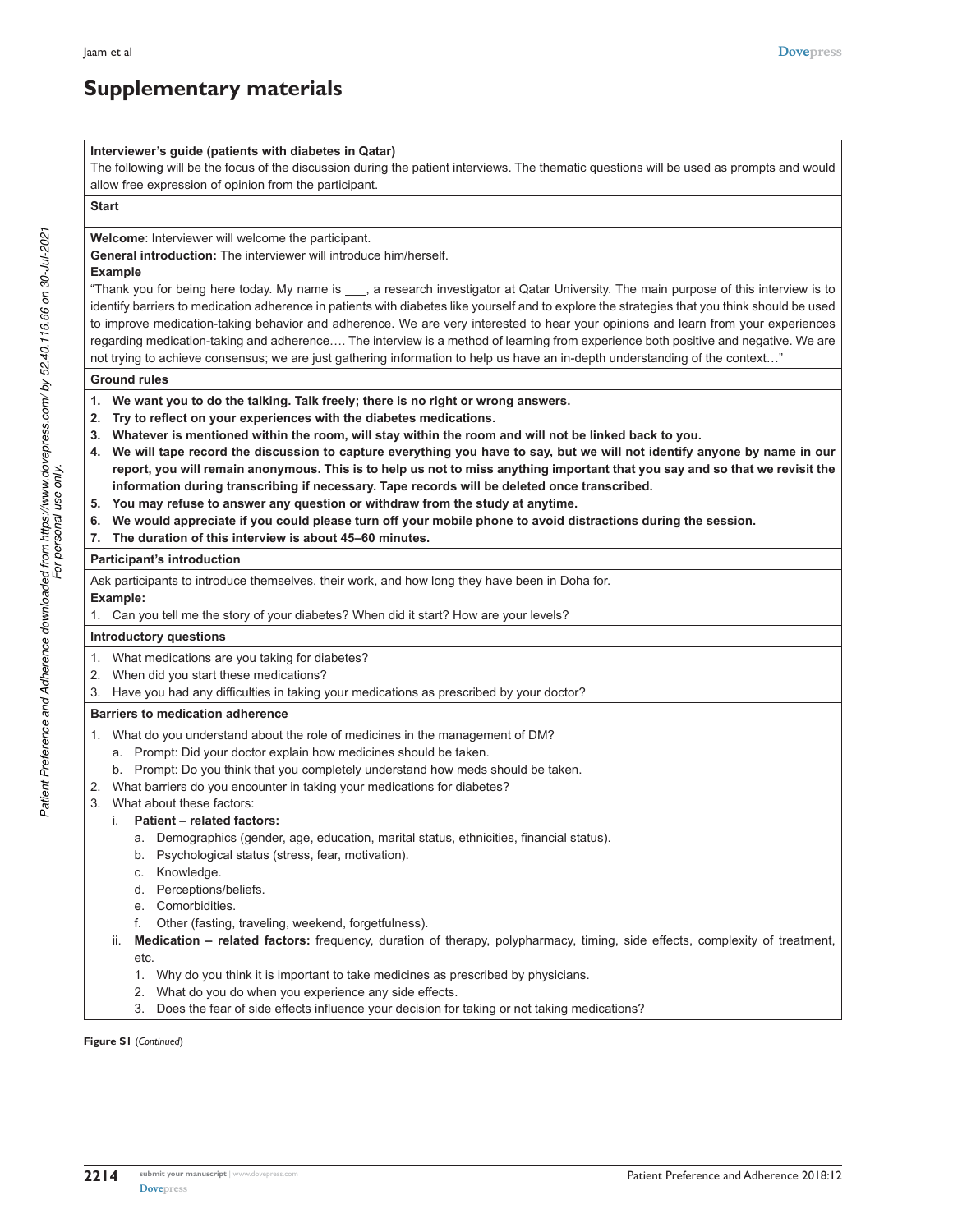- iii. **Disease related factors:** disease duration, complexity, low HbA1c, complications
- iv. **Provider related factors:** support, inclusion in decision making, relationship, language, assumptions
- v. **Healthcare system-related factors:** cost, lack of guidelines, continuity of care, convenience
- vi. **Societal related factors:** social support, cultural beliefs, stigma

Some patients start by being adherent to therapy and then they become non-adherent or vice versa, what do you think are the reasons behind such changes in medication-taking behavior?

**Strategies to improve adherence** 

- Based on the problems you told me about, how do you think we can improve?
- What solutions do you think would work for you?

### **Concluding**

Mrs/Mr X, Do you have any additional comments related to medication adherence in diabetes or in general that you would like to share with us?

Mrs/Mr X, we have come to the end of the interview.

Thank you very much for your time today and for your honest opinion and fruitful discussions. We greatly appreciate your support.

Figure SI Interviewer's guide (patients with diabetes in Qatar).

#### **Facilitator's guide for interview (health care providers)**

The following will be the focus of the discussion during the interview. The thematic questions will be used as prompts and allowing free expression from interviewees Questions asked will be open ended.

#### **Start**

**Welcome:** Interviewer will welcome participants.

**General introduction:** The interviewer will introduce him/herself.

**Objective:** State the objective of the study, ensure privacy and freedom of discussion.

#### **Example:**

"Thank you for your interest in sharing your experience. My name is \_\_\_, a research investigator at Qatar University. The main aim of this interview is to identify barriers to medication adherence in patients with diabetes from your perspective as a health care provider and to explore potential solutions for enhancing medication adherence in this patients population. We are very interested to hear your opinions as health care providers and learn from your experiences…"

### **Ground rules**

- **8. We would like you to do the talking. Please talk freely; there is no right or wrong answers.**
- **9.** Try to reflect on your experiences with patients with diabetes in Qatar.
- **10. Whatever is mentioned within the room, will stay within the room and will not be linked back to you.**
- **11. We will tape record the discussion to capture everything you have to say, but we will not identify anyone by name in our report, you will remain anonymous. Tape records will be deleted once transcribed.**
- **12. You have the freedom to refuse to answer any question or stop the interview at anytime.**
- **13. We would appreciate if you could please turn off your mobiles to avoid distractions during the session.**

### **14. The duration of this interview is about 45–60 minutes.**

### **Participant introduction**

Ask interviewee to introduce themselves, their work, and how long they have been in Doha for

**Example:** Can you please introduce yourself? How long have you been practicing \_\_\_\_ in Qatar?

### **General introductory questions**

- 1. Can you tell me what the term "medication adherence" means to you?
- 2. How would you label your patients as nonadherent?
- 3. In your opinion is medication nonadherence a big problem among diabetic patients in Qatar?
- 4. Generally speaking, what percentage the patients you encounter in your practice would you say are adherent to their medications?
- 5. What are the questions generally asked by the patients about their mediations? And how do you respond?

### **Barriers to medication adherence**

- 1. What do you think are the barriers to medication adherence in patients with diabetes that you see in your current practice in Qatar?
- 2. Why do you think these are barriers to medication adherence?
	- a Probing: How do you think (factor) affects medication adherence?
	- Probing: Can you give example from your practice where you noticed barriers to medication adherence?
	- **Patient related factors:**
		- $\triangleright$  Demographics (gender, age, education, marital status, ethnicities, financial status)

**Figure S2** (*Continued*)